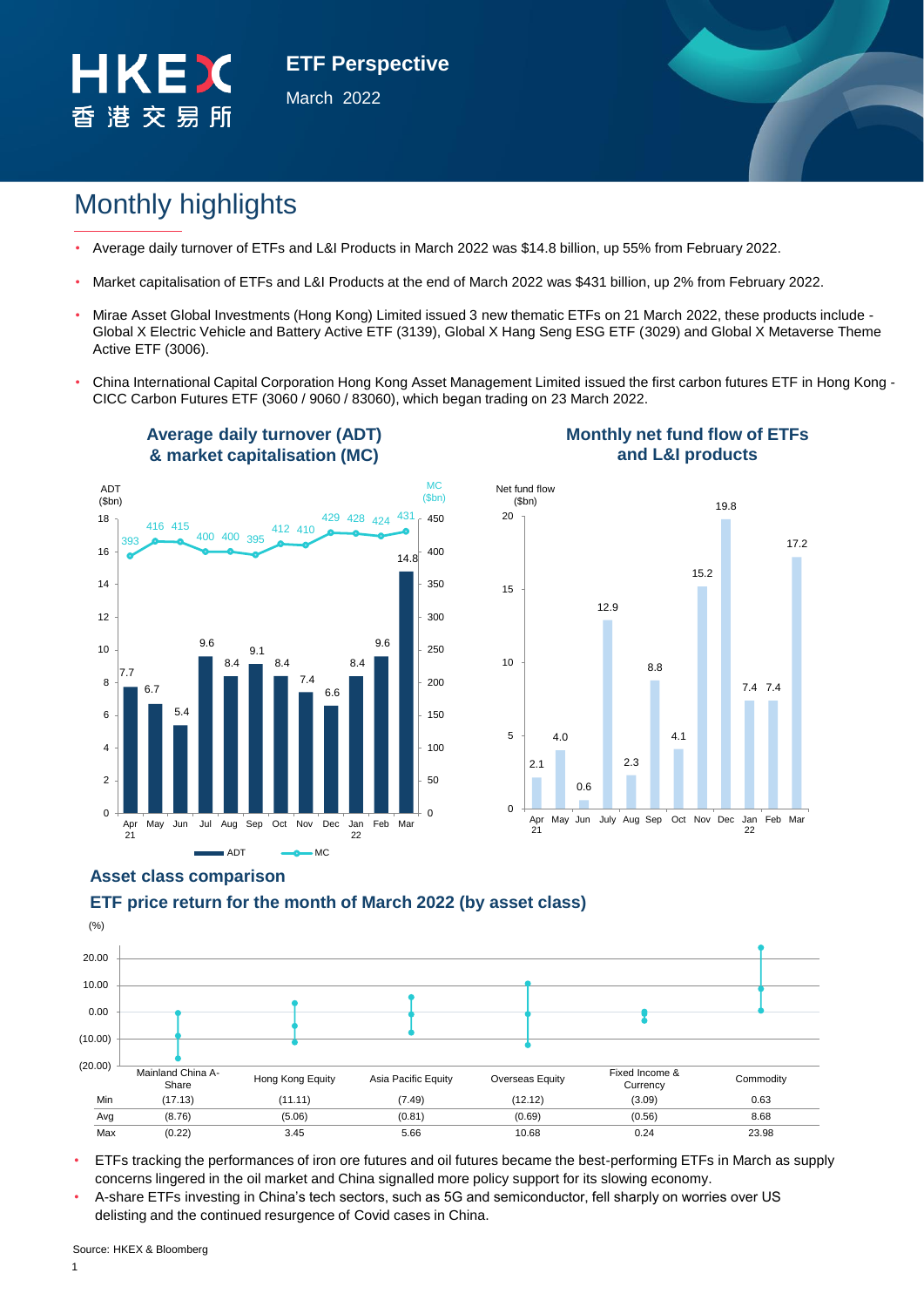# Newly listed product

# **Global X Electric Vehicle and Battery Active ETF (3139)**

### **Investment objective**

This actively managed ETF aims to achieve long-term capital growth by investing in globally listed companies which are directly or indirectly involved in EV or EV-related battery businesses.

### **Global X Hang Seng ESG ETF (3029)**

#### **Investment objective**

This ETF aims to track the HSI ESG Enhanced Index, which reflects the performance of the Hang Seng Index with a focus on companies that meet international ESG standards.

## **Global X Metaverse Theme Active ETF (3006)**

#### **Investment objective**

This actively managed ETF aims to achieve long-term capital growth by primarily investing in companies that are involved in the development of the Metaverse.

#### **Key information**

| Issuer                      | Mirae Asset Global Investments<br>(Hong Kong) Limited |
|-----------------------------|-------------------------------------------------------|
| Fund size as of end-Mar     | <b>US\$1.66M</b>                                      |
| <b>Listing Date</b>         | 21 Mar 2022                                           |
| <b>Benchmark</b>            |                                                       |
| Trading currency            | HKD                                                   |
| NAV as of end-Mar           | HK\$64.94                                             |
| Closing price as of end-Mar | HK\$65.74                                             |
| Lot size                    | 50                                                    |
| Ongoing charges figure      | 0.75%                                                 |
|                             |                                                       |

#### **Key information**

| Issuer                      | Mirae Asset Global Investments<br>(Hong Kong) Limited |  |  |  |  |
|-----------------------------|-------------------------------------------------------|--|--|--|--|
| Fund size as of end-Mar     | HK\$18.19M                                            |  |  |  |  |
| <b>Listing Date</b>         | 21 Mar 2022                                           |  |  |  |  |
| <b>Benchmark</b>            | <b>HSI ESG Enhanced Index</b>                         |  |  |  |  |
| Trading currency            | HKD                                                   |  |  |  |  |
| NAV as of end-Mar           | HK\$4.55                                              |  |  |  |  |
| Closing price as of end-Mar | HK\$4.54                                              |  |  |  |  |
| Lot size                    | 50                                                    |  |  |  |  |
| Ongoing charges figure      | 0.29%                                                 |  |  |  |  |

#### **Key information**

| Issuer                      | Mirae Asset Global Investments<br>(Hong Kong) Limited |
|-----------------------------|-------------------------------------------------------|
| Fund size as of end-Mar     | US\$1.63M                                             |
| <b>Listing Date</b>         | 21 Mar 2022                                           |
| <b>Benchmark</b>            |                                                       |
| Trading currency            | HKD                                                   |
| NAV as of end-Mar           | HK\$63.81                                             |
| Closing price as of end-Mar | HK\$65.36                                             |
| Lot size                    | 50                                                    |
| Ongoing charges figure      | 0.75%                                                 |
|                             |                                                       |

# **CICC Carbon Futures ETF (3060 / 9060 / 83060)**

#### **Investment objective**

The underlying index of the ETF measures the performance of a long-only basket of European Union Allowance (EUA) futures contracts. Each EUA is an entitlement to emit one metric tonne of carbon dioxide or carbonequivalent greenhouse gas.

#### **Key information**

| Issuer                      | China International Capital<br>Corporation Hong Kong Asset<br>Management Limited |
|-----------------------------|----------------------------------------------------------------------------------|
| Fund size as of end-Mar     | HK\$67.71M                                                                       |
| Listing Date                | 23 Mar 2022                                                                      |
| <b>Benchmark</b>            | <b>ICE EUA Carbon Futures Index</b><br>(Excess Return)                           |
| Trading currency            | HKD / USD / RMB                                                                  |
| NAV as of end-Mar           | HK\$66.38                                                                        |
| Closing price as of end-Mar | HK\$69.50                                                                        |
| Lot size                    | 10                                                                               |
| Ongoing charges figure      | 0.99%                                                                            |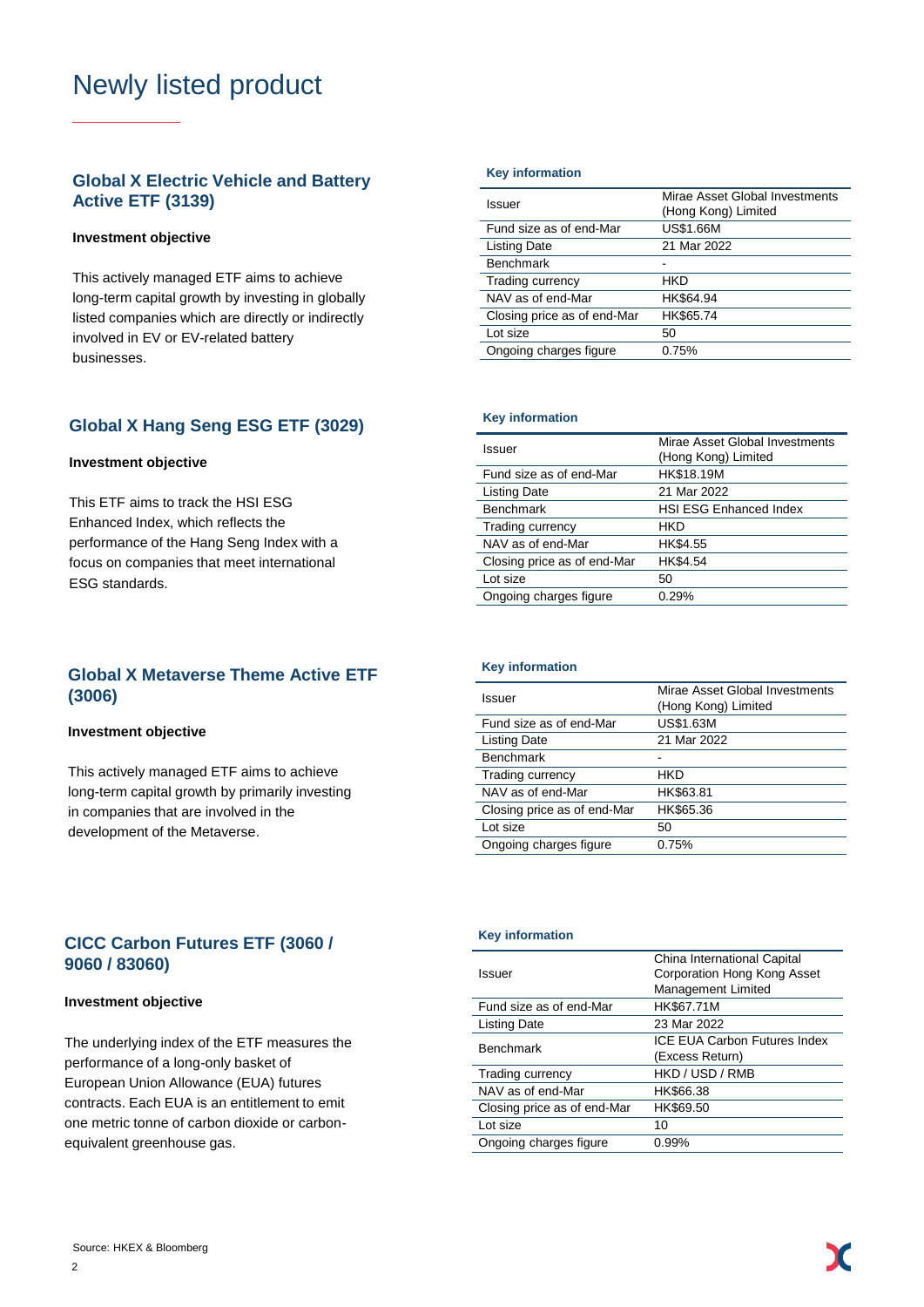# ETFs of the month

### The three best-performing ETFs in March 2022:

#### **1 SSIF DCE Iron Ore Futures Index ETF (3047 / 9047)**

#### **Investment objective**

The ETF seeks to track the performance of the DCE Iron Ore Futures Price Index by investing directly into the iron ore futures contracts listed on the Dalian Commodity Exchange.

#### **Key information**

| Issuer                      | Shanxi Securities International<br>Asset Management Limited |  |  |  |  |
|-----------------------------|-------------------------------------------------------------|--|--|--|--|
| Fund size as of end-Mar     | <b>US\$27.66M</b>                                           |  |  |  |  |
| <b>Listing Date</b>         | 27 Mar 2020                                                 |  |  |  |  |
| <b>Benchmark</b>            | DCE Iron Ore Futures Price Index                            |  |  |  |  |
| Trading currency            | HKD / USD                                                   |  |  |  |  |
| NAV as of end-Mar           | HK\$16.78                                                   |  |  |  |  |
| Closing price as of end-Mar | HK\$16.18                                                   |  |  |  |  |
| Lot size                    | 100                                                         |  |  |  |  |
| Ongoing charges figure      | 2.50%                                                       |  |  |  |  |

#### **Samsung S&P GSCI Crude Oil ER Futures ETF (3175) 2**

#### **Investment objective**

The underlying index of the ETF is designed to measure a strategy that holds 55% exposure in the one-month forward contract, 30% in the two-month forward contract, and 15% in the three-month forward contract.

#### **Key information**

| Issuer                      | Samsung Asset Management<br>(Hong Kong) Limited                             |
|-----------------------------|-----------------------------------------------------------------------------|
| Fund size as of end-Mar     | HK\$1.04B                                                                   |
| Listing Date                | 29 Apr 2016                                                                 |
| <b>Benchmark</b>            | S&P GSCI Crude Oil Multiple<br>Contract 55/30/15 1M/2M/3M<br>(USD) ER Index |
| Trading currency            | HKD                                                                         |
| NAV as of end-Mar           | HK\$7.24                                                                    |
| Closing price as of end-Mar | HK\$7.40                                                                    |
| Lot size                    | 200                                                                         |
| Ongoing charges figure      | 1.33%                                                                       |

#### **Global X S&P Crude Oil Futures Enhanced ER ETF (3097) 3**

#### **Investment objective**

The futures-based ETF tracks the underlying index by investing directly in the West Texas Intermediate (WTI) crude oil futures contracts traded on the New York Mercantile Exchange.

#### **Key information**

| Issuer                      | Mirae Asset Global Investments<br>(Hong Kong) Limited |  |  |  |
|-----------------------------|-------------------------------------------------------|--|--|--|
| Fund size as of end-Mar     | HK\$62.44M                                            |  |  |  |
| Listing Date                | 16 Jun 2016                                           |  |  |  |
| <b>Benchmark</b>            | S&P GSCI Crude Oil Enhanced<br>Index Excess Return    |  |  |  |
| Trading currency            | HKD                                                   |  |  |  |
| NAV as of end-Mar           | HK\$5.95                                              |  |  |  |
| Closing price as of end-Mar | HK\$6.11                                              |  |  |  |
| Lot size                    | 500                                                   |  |  |  |
| Ongoing charges figure      | 1.33%                                                 |  |  |  |
|                             |                                                       |  |  |  |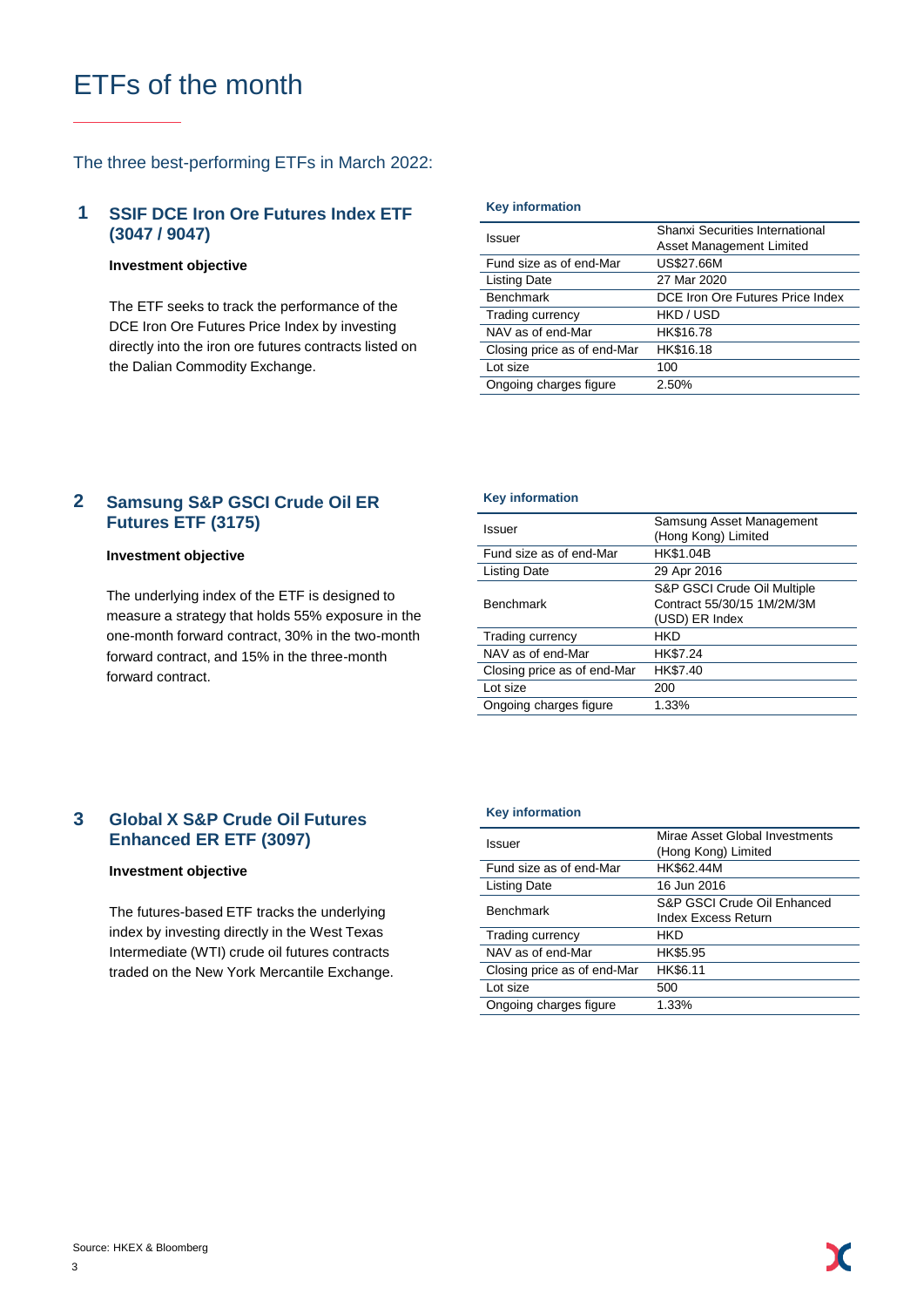# ETF performance

# **10 best performing ETFs in March 2022 10 worst performing ETFs in March 2022**

# **Stock Code Name Monthly Return (%)** 1 3047 SSIF DCE Iron Ore Futures Index 23.98 2 3175 Samsung S&P GSCI Crude Oil Samsung S&P GSCI Crude OII 11.95 <sup>3</sup> <sup>3097</sup> Global X S&P Crude Oil Futures Global X S&P Crude Oil Futures 11.19 4 2814 Samsung NYSE FANG+ ETF 10.68 5 3086 ChinaAMC NASDAQ 100 ETF 8.67 6 2834 iShares NASDAQ 100 Index ETF 8.33 7 3020 Xtrackers MSCI USA Swap Xtrackers MSCI USA Swap<br>UCITS ETF 8 3185 Global X FinTech ETF 5.80 9 3165 ChinaAMC MSCI Europe Quality ChinaAMC MSCI Europe Quality 5.78<br>Hedged to USD ETF 10 2836 iShares Core S&P BSE SENSEX India Index ETF 5.66

|    | <b>Stock</b><br>Code | <b>Name</b>                                           | <b>Monthly</b><br>Return (%) |
|----|----------------------|-------------------------------------------------------|------------------------------|
| 1  | 3193                 | CSOP Yinhua CSI 5G<br><b>Communications Theme ETF</b> | $-17.13$                     |
| 2  | 3166                 | Ping An MSCI China Quality<br>Factor ETF              | $-14.01$                     |
| 3  | 3191                 | Global X China Semiconductor<br>ETF                   | -13.38                       |
| 4  | 3109                 | CSOP STAR 50 Index ETF                                | $-13.21$                     |
| 5  | 3151                 | Premia China STAR50 ETF                               | $-13.09$                     |
| 6  | 2832                 | Bosera STAR 50 Index ETF                              | $-12.84$                     |
| 7  | 2807                 | Global X China Robotics and AI<br>FTF                 | $-12.68$                     |
| 8  | 2845                 | Global X China Electric Vehicle<br>and Battery ETF    | $-12.29$                     |
| 9  | 2826                 | Global X China Cloud Computing<br>ETF                 | $-12.12$                     |
| 10 | 3100                 | E Fund CSI 100 A-Share Index<br>ETF                   | $-11.77$                     |

# L&I product performance

# **3 best single-day returns in L&I products in March 2021**

| <b>Stock Code</b> | <b>Name</b>                                            | <b>Date</b> | <b>Single-Day % Change</b> |
|-------------------|--------------------------------------------------------|-------------|----------------------------|
| 7226              | CSOP Hang Seng TECH Index Daily (2x) Leveraged Product | 16/3/2022   | 44.28%                     |
| 7288              | CSOP HSCEI Daily (2x) Leveraged Product                | 16/3/2022   | 24.48%                     |
| 7230              | Global X HSCEI Daily (2x) Leveraged Product            | 16/3/2022   | 23.88%                     |

# **3 worst single-day returns in L&I products in March 2021**

| <b>Stock Code</b> | <b>Name</b>                                            | <b>Date</b> | <b>Single-Day % Change</b> |
|-------------------|--------------------------------------------------------|-------------|----------------------------|
| 7552              | CSOP Hang Seng TECH Index Daily (-2x) Inverse Product  | 16/3/2022   | -43.07%                    |
| 7588              | CSOP HSCEI Daily (-2x) Inverse Product                 | 16/3/2022   | $-25.01\%$                 |
| 7226              | CSOP Hang Seng TECH Index Daily (2x) Leveraged Product | 14/3/2022   | $-23.18\%$                 |

### **What are L&I products?**

Leveraged and Inverse Products (L&I Products) are structured like ETFs. A Leveraged Product amplifies the daily return of an index (by two times at max. in Hong Kong) while an Inverse Product delivers the opposite return of its benchmark on a daily basis. L&I Products are constructed with derivatives, typically swaps or futures.

As L&I Products are tailored for day trading, their returns may deviate from the stated product objective if the holding period is longer than one day.

Source: HKEX